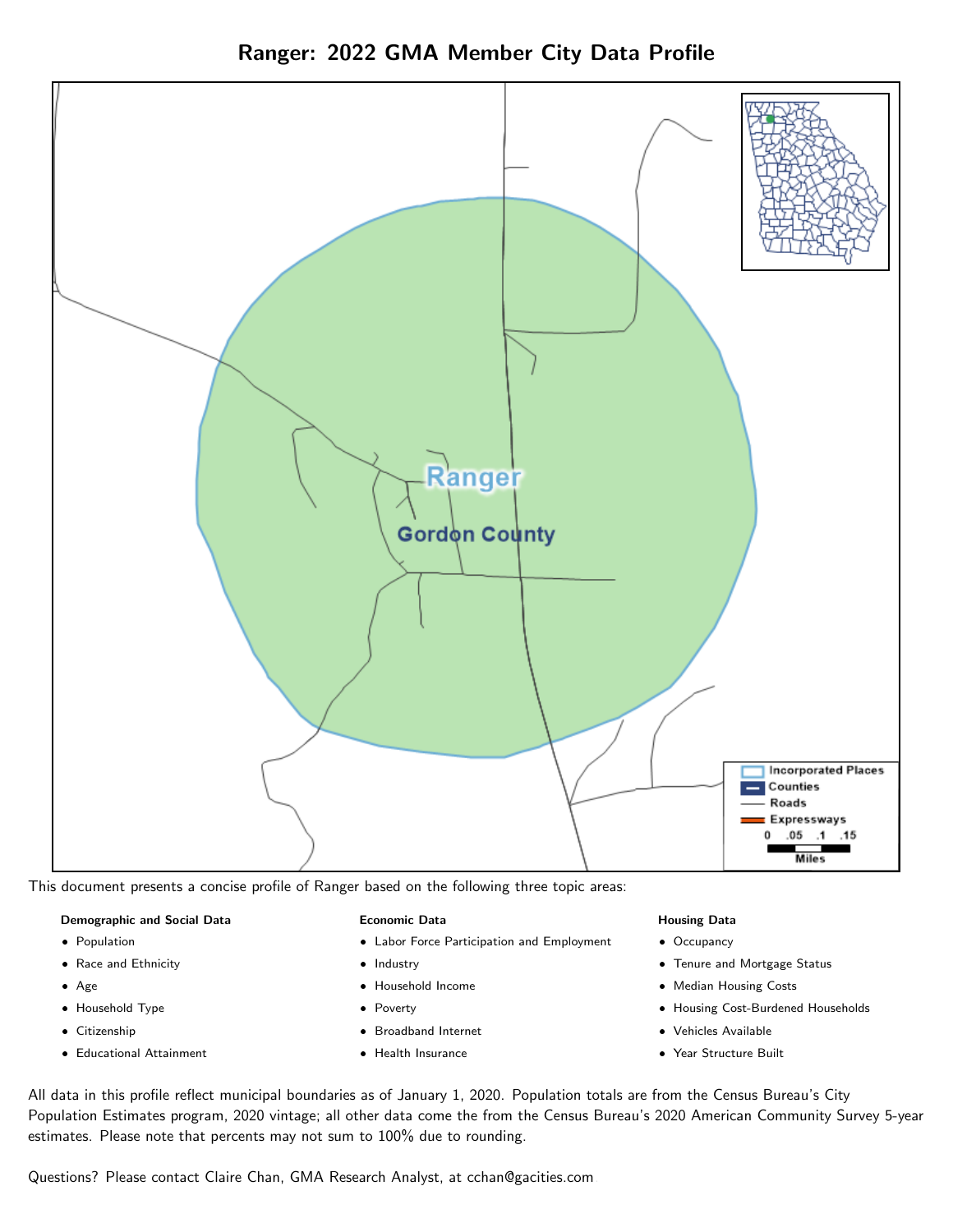# Ranger: Demographic and Social





**Citizenship** 

# Native Born 100%

#### Race and Ethnicity



Source: U.S. Census Bureau, City Population Estimates, 2020 vintage Source: American Community Survey, 2020 5-year estimates, table B03002

# Household Type



Source: American Community Survey, 2020 5-year estimates, table B01001 Source: American Community Survey, 2020 5-year estimates, table B11001

# Educational Attainment



Source: American Community Survey, 2020 5-year estimates, table B05002 Source: American Community Survey, 2020 5-year estimates, table B15002

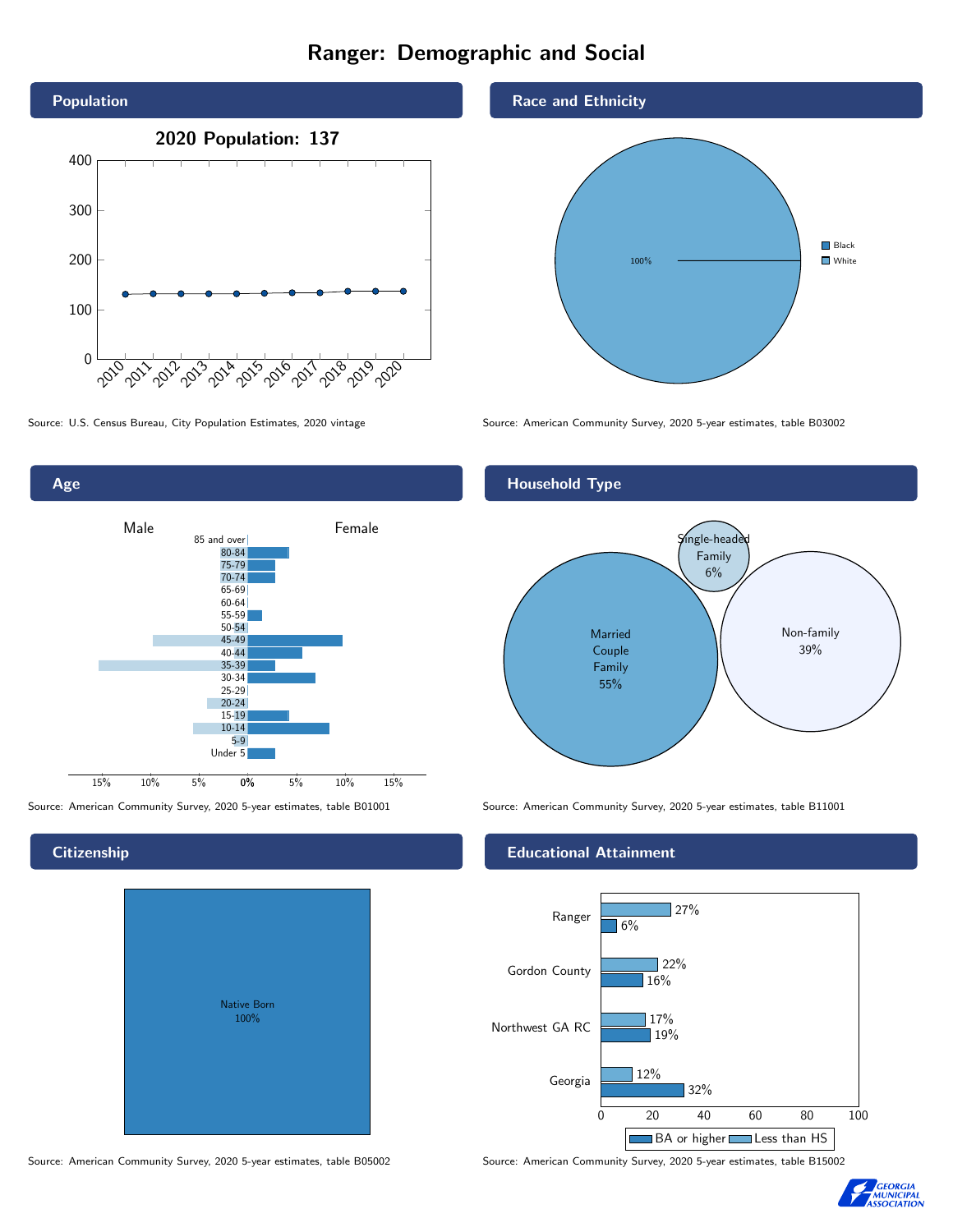# Ranger: Economic



Source: American Community Survey, 2020 5-year estimates, table B23001 Note: Unemployment rate is based upon the civilian labor force.

# Industry

| Agriculture, forestry, fishing and hunting, and mining      | $0\%$ |
|-------------------------------------------------------------|-------|
| Construction                                                | 8%    |
| Manufacturing                                               | 31%   |
| <b>Wholesale Trade</b>                                      | $0\%$ |
| Retail Trade                                                | $0\%$ |
| Transportation and warehousing, and utilities               | $0\%$ |
| Information                                                 | $0\%$ |
| Finance and insurance, real estate, rental, leasing         | $4\%$ |
| Professional, scientific, mgt, administrative, waste mgt    | $4\%$ |
| Educational services, and health care and social assistance | 38%   |
| Arts, entertainment, recreation, accommodation, food        | 8%    |
| service                                                     |       |
| Other services, except public administration                | $8\%$ |
| Public administration                                       | $0\%$ |

Source: American Community Survey, 2020 5-year estimates, table C24030



Source: American Community Survey, 2020 5-year estimates, tables B19013 and B19025 Source: American Community Survey, 2020 5-year estimates, table B17010

Broadband Internet No 45% Yes 55%

## Health Insurance





# **Poverty**



Source: American Community Survey, 2020 5-year estimates, table B28002 Source: American Community Survey, 2020 5-year estimates, table B18135